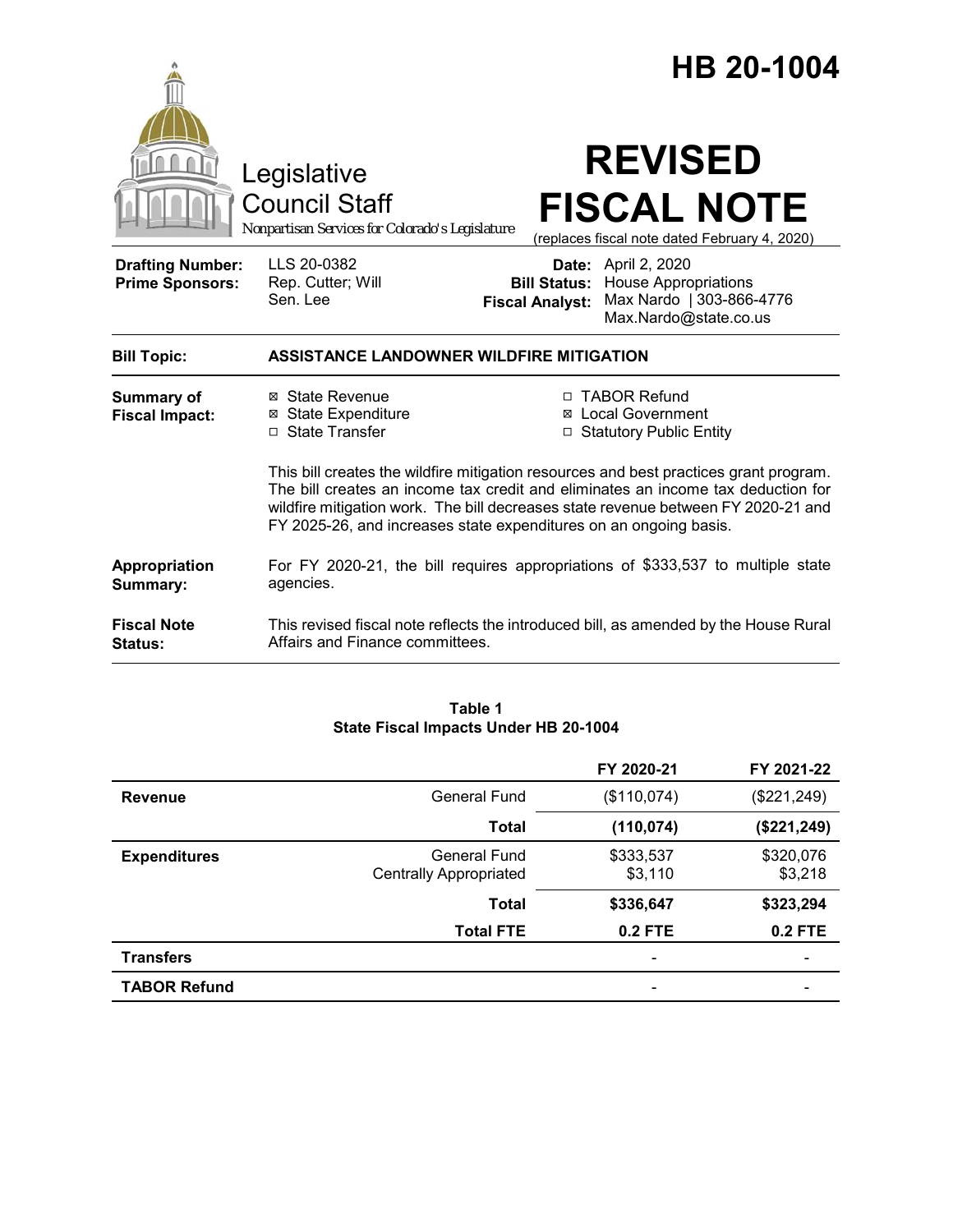April 2, 2020

# **Summary of Legislation**

This bill creates the Wildfire Mitigation Resources and Best Practices Grant Program in the Colorado State Forest Service (CSFS) in the Department of Higher Education (DHE). Local governments, special districts, tribal agencies or programs, and nonprofit organizations are eligible for grant funding to be used to conduct outreach to landowners to inform them of best practices and resources available for wildfire mitigation. Grants must be awarded by January 1 of each year and a report on the grant program must be submitted to the General Assembly by September 1, 2021, and each year thereafter. The grant program is repealed January 1, 2025.

For tax years 2021 through 2025, the bill creates a state income tax credit for costs incurred in performing wildfire mitigation measures. The amount of the tax credit is 25 percent of up to \$2,500 in qualified costs. The credit is available to landowners with federal taxable income up to \$120,000, is non-refundable, and cannot be carried forward to subsequent tax years. The bill also eliminates the wildfire mitigation income tax deduction beginning tax year 2021, which under current law is in effect through tax year 2024.

# **Background**

In tax year 2018, 1,748 taxpayers claimed the wildfire mitigation tax deduction, totaling \$2.2 million in aggregate deductions on income tax returns. This reduced state General Fund revenue by approximately \$103,000. Of these taxpayers, 47 percent had federal taxable income below \$120,000, which amounted to 41 percent of total deductions in dollar value.

## **State Revenue**

The bill decreases state General Fund revenue by an estimated \$110,074 in FY 2020-21 and \$221,249 in FY 2021-22. Table 2 shows the net impact on the General Fund through the period that the income tax credit is available. The tax credit figures for FY 2020-21 and FY 2025-26 represent a half-year impact. The actual reduction in state revenue may be greater than estimated if wildfire mitigation work occurs at a greater rate due to the availability of the income tax credit.

Eliminating the income tax deduction and establishing a tax credit have offsetting impacts to the General Fund beginning in FY 2020-21. The net impact of this is a revenue reduction each year because tax deductions reduce a tax bill by the size of the deduction multiplied by the state income tax rate of 4.63 percent, whereas this tax credit reduces a final tax bill by 25 percent of eligible expenditures.

The estimated revenue impact is based on a five-year average of wildfire mitigation spending through 2018, adjusted to reflect future population growth.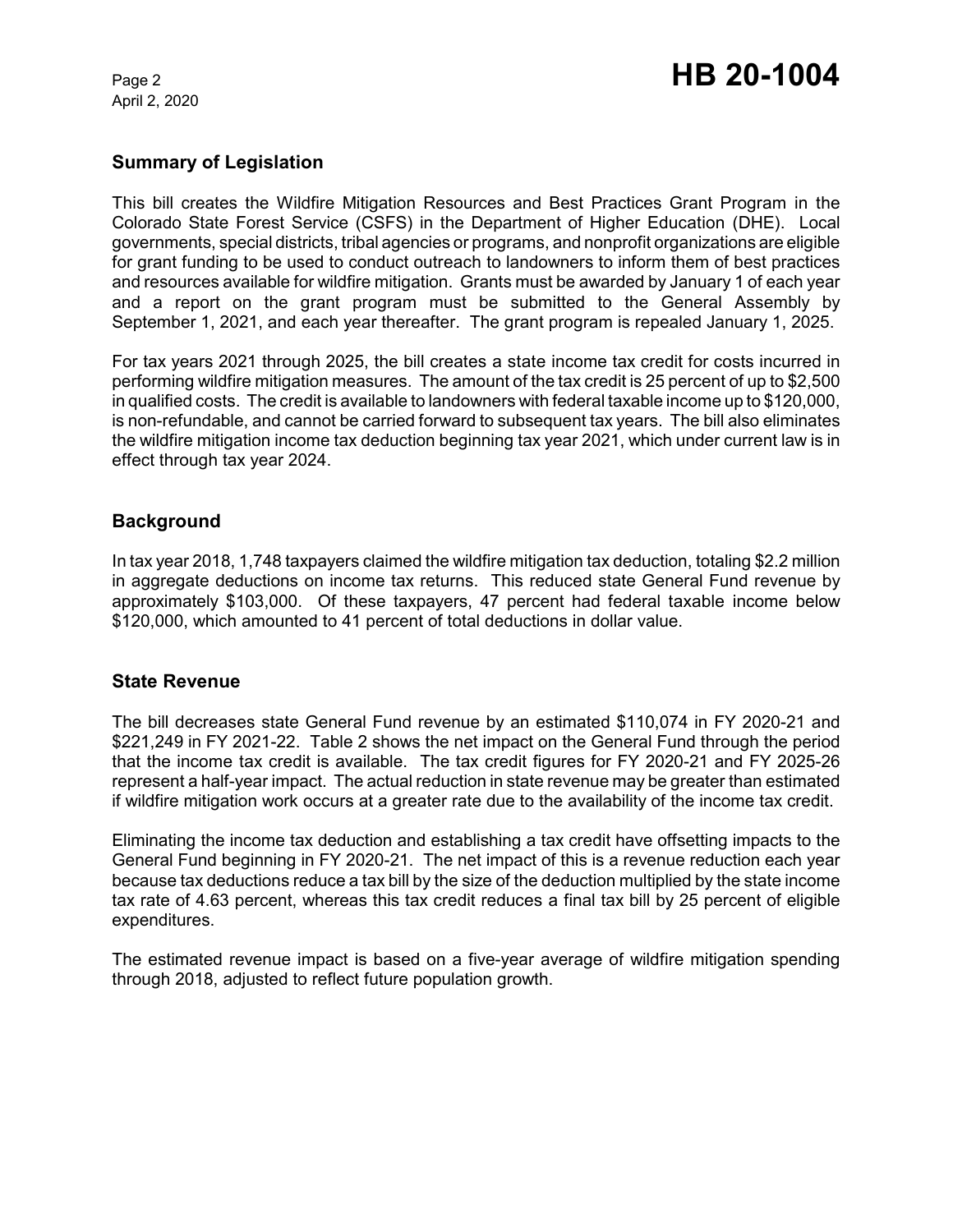| <b>Fiscal Year</b> | <b>Elimination of</b><br><b>Tax Deduction</b> | <b>Tax Credit</b> | <b>Net Impact</b> |
|--------------------|-----------------------------------------------|-------------------|-------------------|
| FY 2020-21         | \$32,114                                      | (\$142, 188)      | (\$110,074)       |
| FY 2021-22         | \$64,548                                      | (\$285,797)       | (\$221, 249)      |
| FY 2022-23         | \$65,194                                      | (\$288,655)       | (\$223,461)       |
| FY 2023-34         | \$65,846                                      | (\$291,542)       | (\$225,696)       |
| FY 2024-25         | \$33,087                                      | (\$294,457)       | (\$261,371)       |
| FY 2025-26         |                                               | (\$147,961)       | (\$147,961)       |

#### **Table 2 General Fund Revenue Impacts Under HB 20-1004**

# **State Expenditures**

The bill increases General Fund expenditures by \$336,647 and 0.2 FTE in FY 2020-21, and by \$323,294 and 0.2 FTE in FY 2021-22 and future years. These costs are shown in Table 3 and described below.

|                                       | FY 2020-21 | FY 2021-22 |
|---------------------------------------|------------|------------|
| <b>Department of Higher Education</b> |            |            |
| <b>Personal Services</b>              | \$13,154   | \$14,350   |
| <b>Operating Expenses</b>             | \$2,510    | \$2,510    |
| Grant Program                         | \$300,000  | \$300,000  |
| Centrally Appropriated Costs*         | \$3,110    | \$3,218    |
| <b>DHE Subtotal</b>                   | \$318,774  | \$320,078  |
| <b>FTE</b>                            | $0.2$ FTE  | 0.2 FTE    |
| <b>Department of Revenue</b>          |            |            |
| Changes to Tax Forms                  | \$17,873   | \$3,216    |
| <b>Department of Revenue Subtotal</b> | \$17,873   | \$3,216    |
| Total                                 | \$336,647  | \$323,294  |
| <b>Total FTE</b>                      | $0.2$ FTE  | $0.2$ FTE  |

#### **Table 3 Expenditures Under HB 20-1004**

 *\* Centrally appropriated costs are not included in the bill's appropriation.*

**Department of Higher Education.** Beginning in FY 2020-21, the CSFS requires \$300,000 to issue grants, assuming 30 grants averaging \$10,000 will be awarded. Because this grant program is open to local governments, special districts, tribal, and nonprofit organizations, the number of grant applications could greatly exceed 30 and it is assumed appropriations adjustments will be requested through the annual budget process, if needed. DHE also requires 0.2 FTE to administer the grant